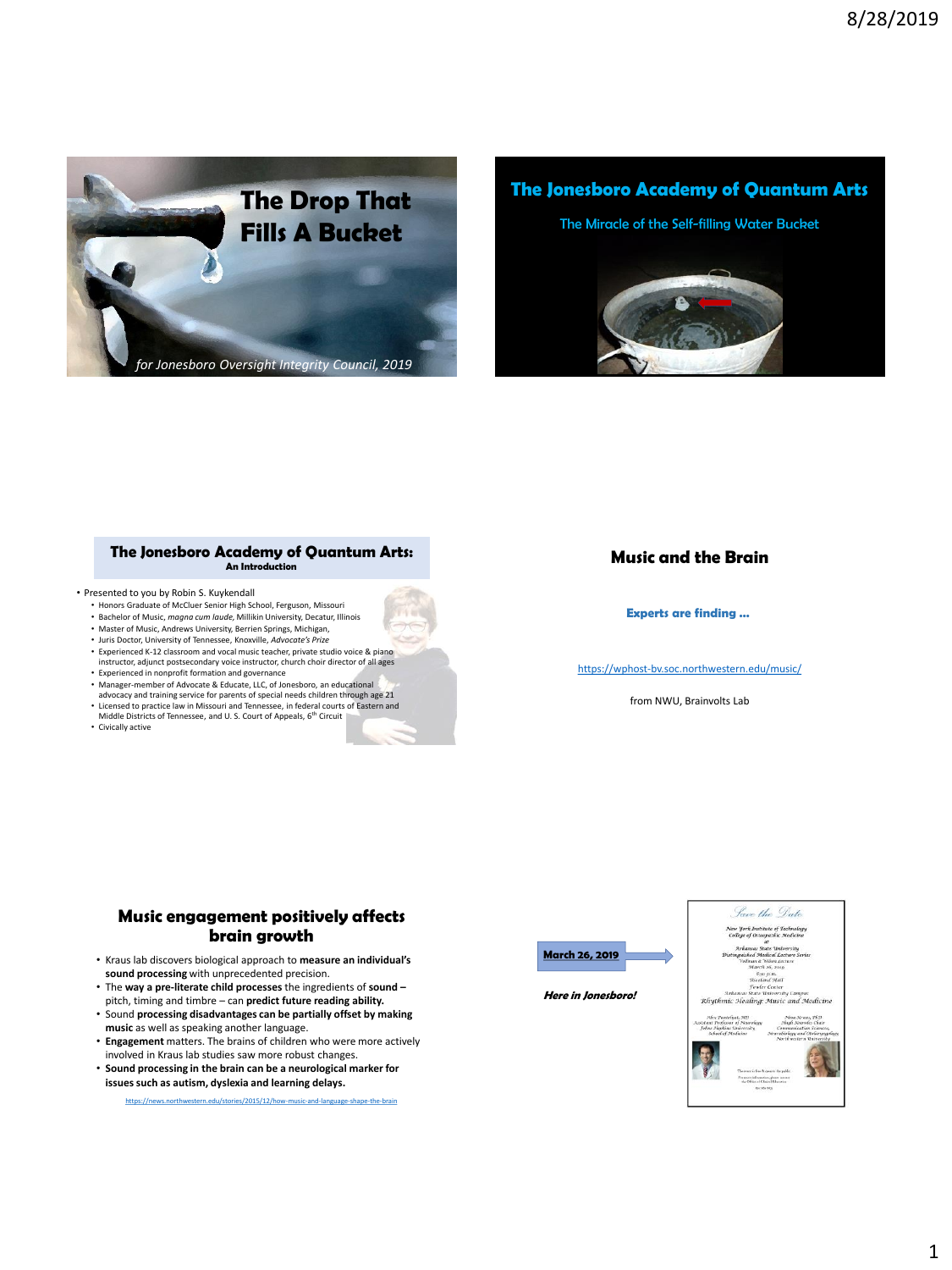# **Arkansas, #4 in per capita imprisonment**

**Meanwhile, we continuously lose human potential in Jonesboro.**

**The problem is growing all around us.**

<https://www.sentencingproject.org/the-facts/#rankings?dataset-option=SIR>



High percentages of jail and prison inmates self-identify as disabled.

The largest percentage of those report **cognitive disability.**

<https://www.bjs.gov/content/pub/pdf/dpji1112.pdf>

#### **LATENT HUMAN POTENTIAL in JONESBORO**





**What can we do??**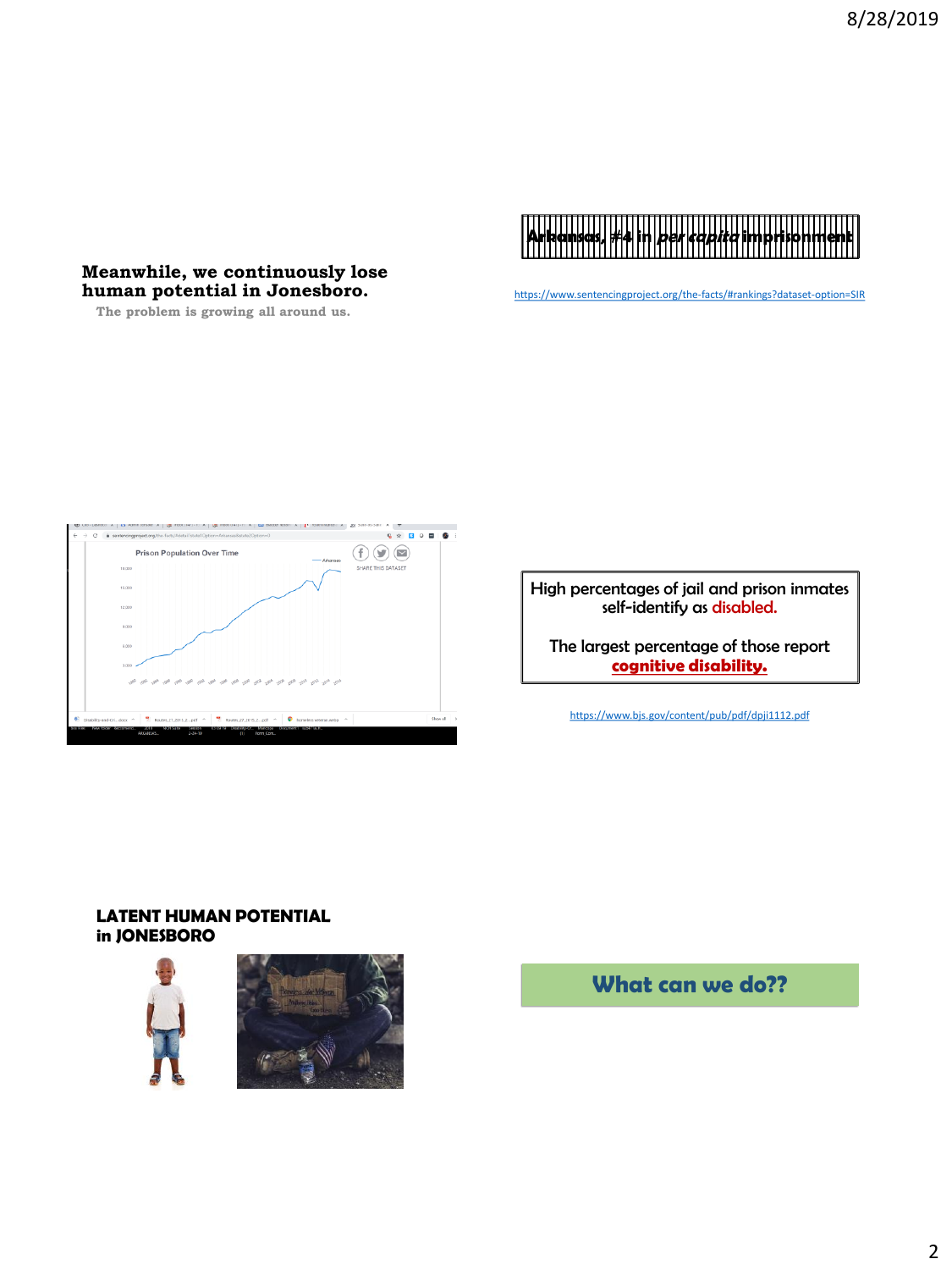- City-private-sponsored music activities for those not presently able to engage, deliberately organized with healthy, purposeful objectives, is an
- Intelligent, Visionary Investment in our community's better future.
- We can create a space now.

**Two primary target groups, others could follow**





Disabled military veterans

#### **Deliberate Music Making Makes Us Better**

- **Pre-K music education**  Orff Schulwerk, Kodaly pitch matching, Dalcroze rhythmic movement Provided by licensed professional educators certified in these methods
- **Pre-K mathematics education**  development of numeracy before Kindergarten – Provided by licensed Pre-K teachers
- **Music therapy** meets many currently unmet needs among disabled persons, most particularly traumatized children of poverty and other disabilities, military veterans, and persons who suffer from dementia, all prevalent in our community – Provided by persons licensed in music therapy

#### **Music that engages all minds builds community satisfaction**



#### Specialized Teachers and Instruments Make the Difference



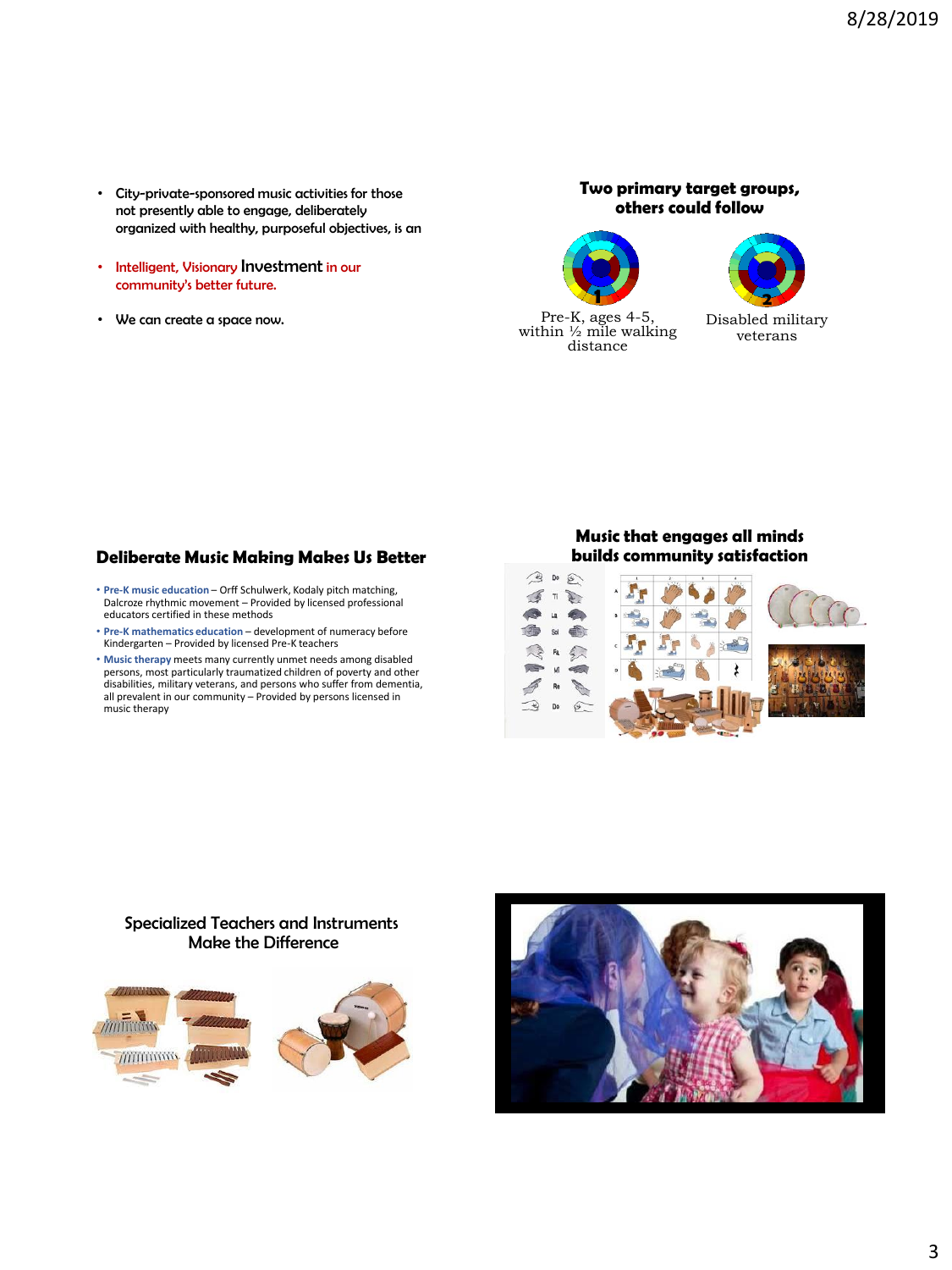**And another thing …**

**Too many impoverished children enter school unready for math. They do not catch up.**

**Our community is thereby disadvantaged, too.**

**What can we do right now?**

# **Pre-K math games and lessons, alternate with music times**

**Planned and presented by a licensed professional early childhood teacher**

#### **Music, the Mathematical Art**

• **Counting** •**Spatial Relations** • **Operations** •**Patterns & Algebra** •**Measurement and Data**

<https://prek-math-te.stanford.edu/modules/all>

**Music Therapy for Hidden Hurts**

**"The heart is a lonely hunter"**

#### Ben Learns How to Count

<https://prek-math-te.stanford.edu/counting/ben-learns-how-count>



#### **We can help people with PTSD, depression, dementia, clinical anxiety.**

The United States military has used music therapy for years, but sparingly. Other communities help demented people with music engagement, especially group singing.

We can do that here, too.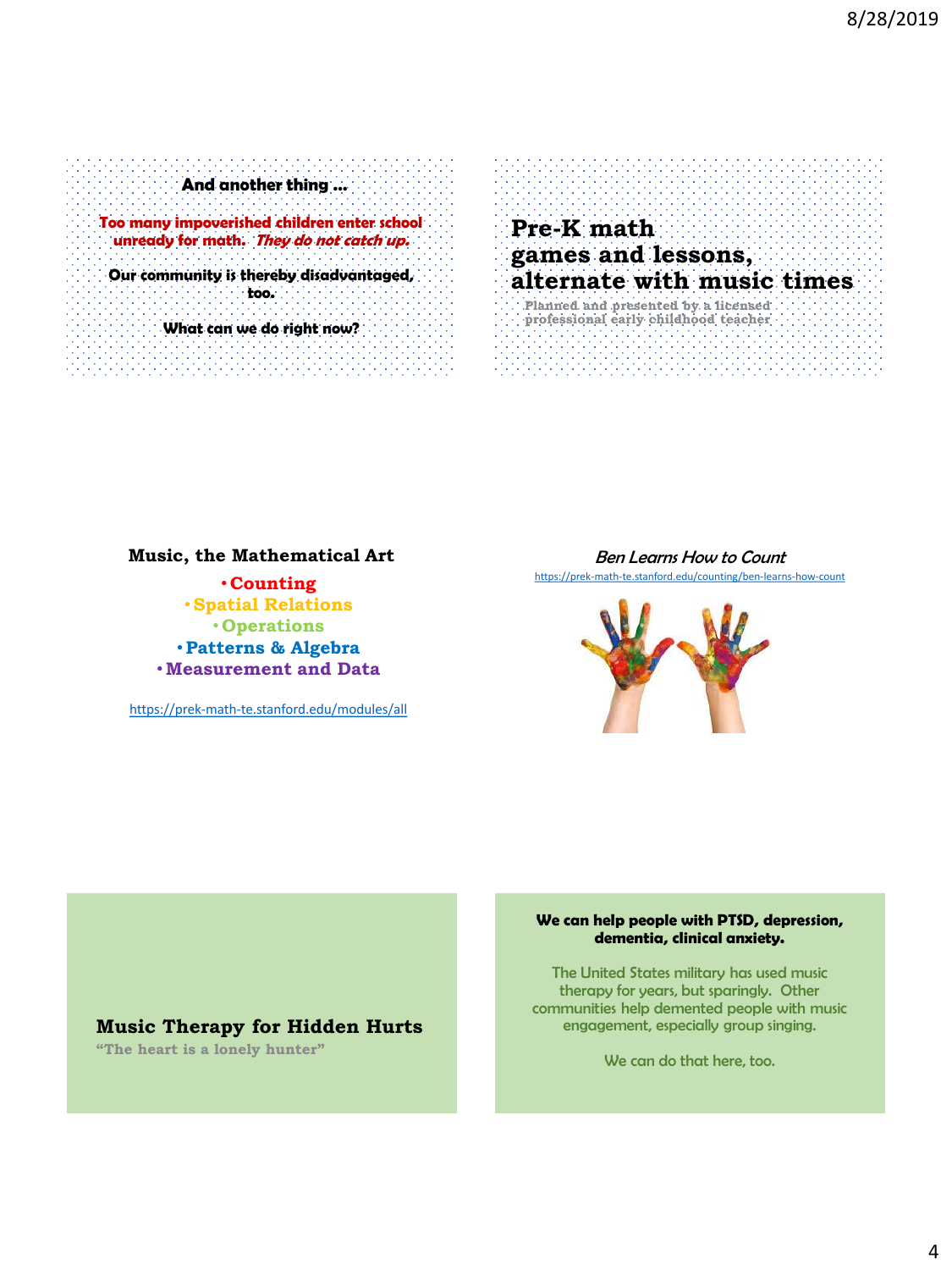# **USMC, "Semper Sound", Camp Pendleton**



[http://www.musictherapy.org/assets/1/7/MusicTherapyMilitaryPops\\_2014.pdf](http://www.musictherapy.org/assets/1/7/MusicTherapyMilitaryPops_2014.pdf)

#### **Music therapy spreads mental peace**





Group music activity expands quality of life



brain.aspx



#### Remember … connect … Quality of Life





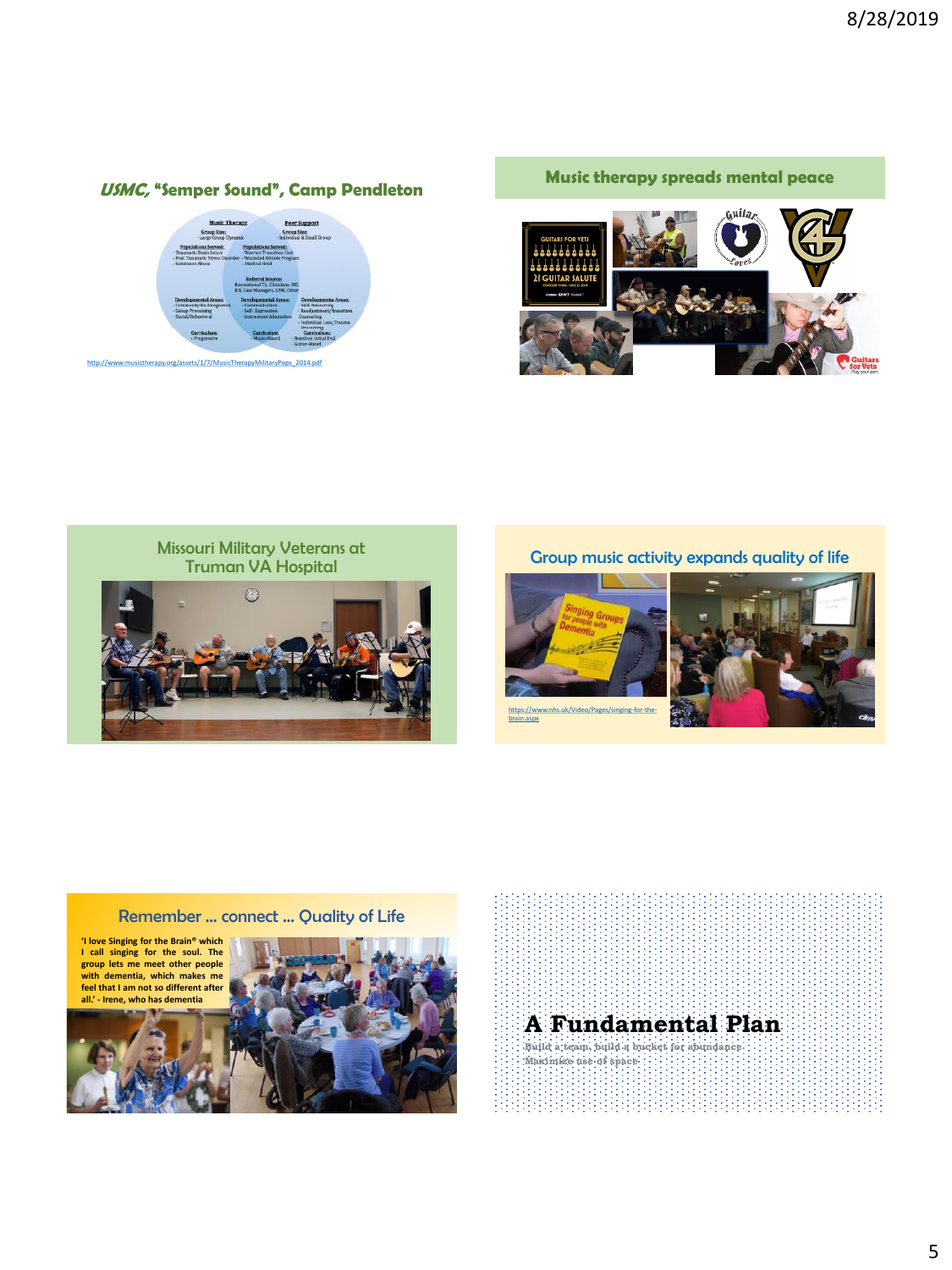

#### **Dual organization**



#### **Funding Sources**



#### **Time to Organize Our Solution: One Year**

- Boards for each organization
- Organize entity structures
- Build partnerships with academia, medicine, education, arts, potential philanthropies
- Identify facility and secure space and refit, or acquire and build out in location close to targeted populations
- Recruit specialized staffing, not readily available in the community
- Pre-Ks are wait-listed, music therapists not practicing in Jonesboro

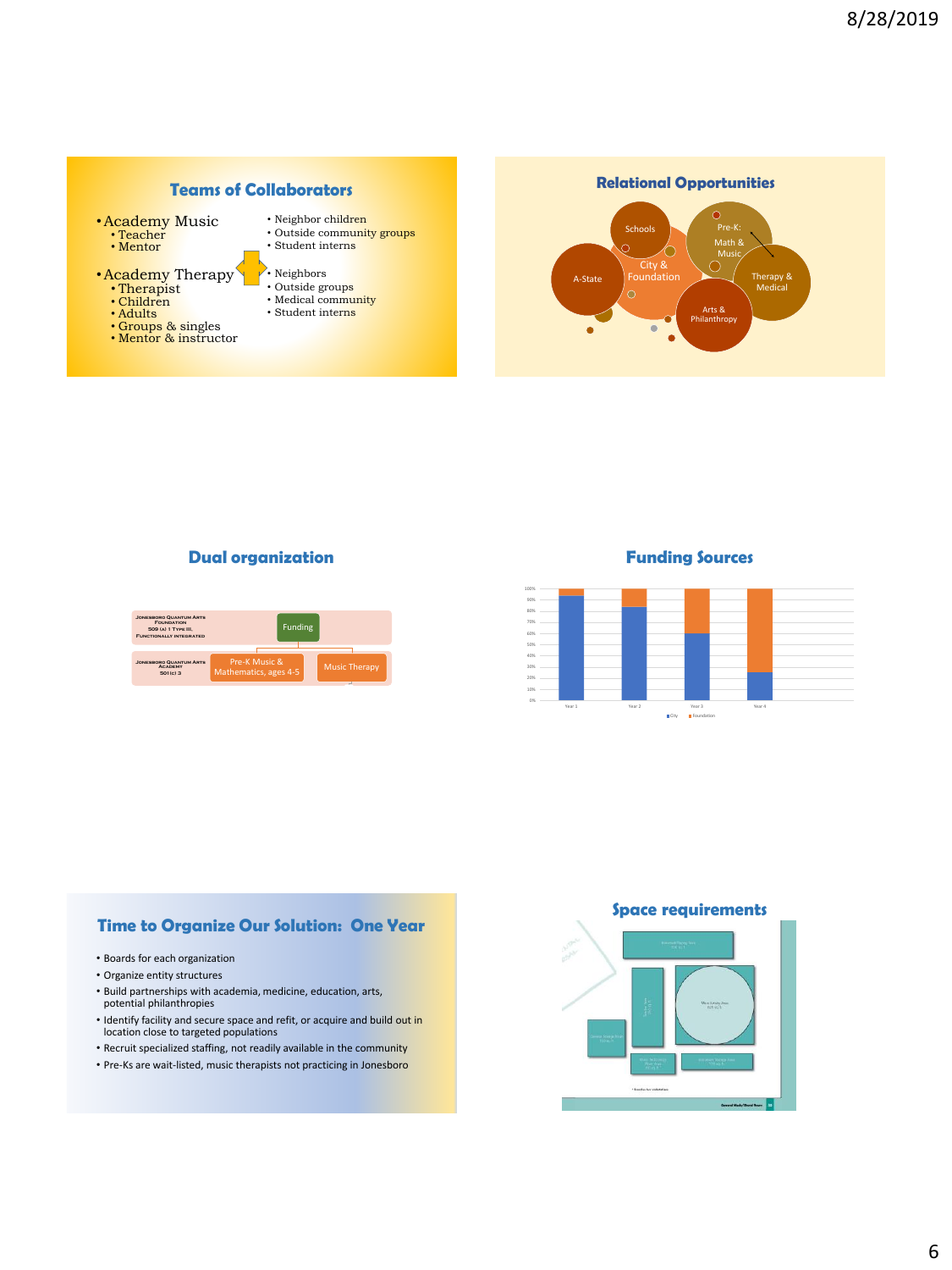# **2,500 to 3,000 sq. ft.**



|  |  | Where are the people who |                                                                   |  |
|--|--|--------------------------|-------------------------------------------------------------------|--|
|  |  | need the most?           |                                                                   |  |
|  |  |                          | https://statisticalatlas.com/place/Arkansas/Jonesboro/Age-and-Sex |  |
|  |  |                          |                                                                   |  |
|  |  |                          |                                                                   |  |
|  |  |                          | Start there, and expand outward after success.                    |  |
|  |  |                          |                                                                   |  |
|  |  |                          |                                                                   |  |



(Maps not to scale)

**A preliminary estimate (Good news: It's not a Jumbotron)**

#### **LATENT HUMAN POTENTIAL in JONESBORO**





### **Budget A – Year 1 of 5, prepare**

| <b>Activity</b>                                                                                                        | <b>Brief description</b>                                                                                                                                                                                                                                                                                                                                                                                                 | <b>Amount</b>        |
|------------------------------------------------------------------------------------------------------------------------|--------------------------------------------------------------------------------------------------------------------------------------------------------------------------------------------------------------------------------------------------------------------------------------------------------------------------------------------------------------------------------------------------------------------------|----------------------|
| Organize & Incorporate x 2 entities                                                                                    | Legal, accounting, find boards & plan, annual reports, expense                                                                                                                                                                                                                                                                                                                                                           | \$ 30,000            |
| Lease, maintenance, security,<br>custodial svc & supplies, business<br>insurance, phone line - tenant-<br>supplied     | Lease @ \$15/sq.ft. (2,500 sq ft), incl. 4G Wi-Fi                                                                                                                                                                                                                                                                                                                                                                        | 47.500               |
| Interior preparation, incl. architect                                                                                  | Plan & prepare space with acoustical considerations                                                                                                                                                                                                                                                                                                                                                                      | 20,000               |
| Instruments & instructional music<br>materials, sound system, math<br>supplies, storage, furniture, office<br>supplies | Starter set of 6 Orff mallet instruments & carts, numerous<br>percussion, therapy instruments, posters & easels, large<br>locking cabinets, tables, chairs, Eris E10XT 10" speakers (2),<br>cables, MG10 mixer board, microphones (2), computer,<br>DVD/CD player, MP3 player, magnetic white board (2), tack<br>board, music rug(s), 4 music stands, mats, digital keyboard,<br>opt. tympanus, IWB bundle with software | 70,000<br>opt. 5,000 |
|                                                                                                                        |                                                                                                                                                                                                                                                                                                                                                                                                                          |                      |
| Professional personnel, part time <<br>30 hrs/wk, if incl space for lessons                                            | Music Instructor, Math Instructor, Music Therapist, PD, E & O -<br>pay into foundation for recruiting purposes                                                                                                                                                                                                                                                                                                           | 120,000              |
| <b>TOTAL</b>                                                                                                           |                                                                                                                                                                                                                                                                                                                                                                                                                          | \$292.500            |